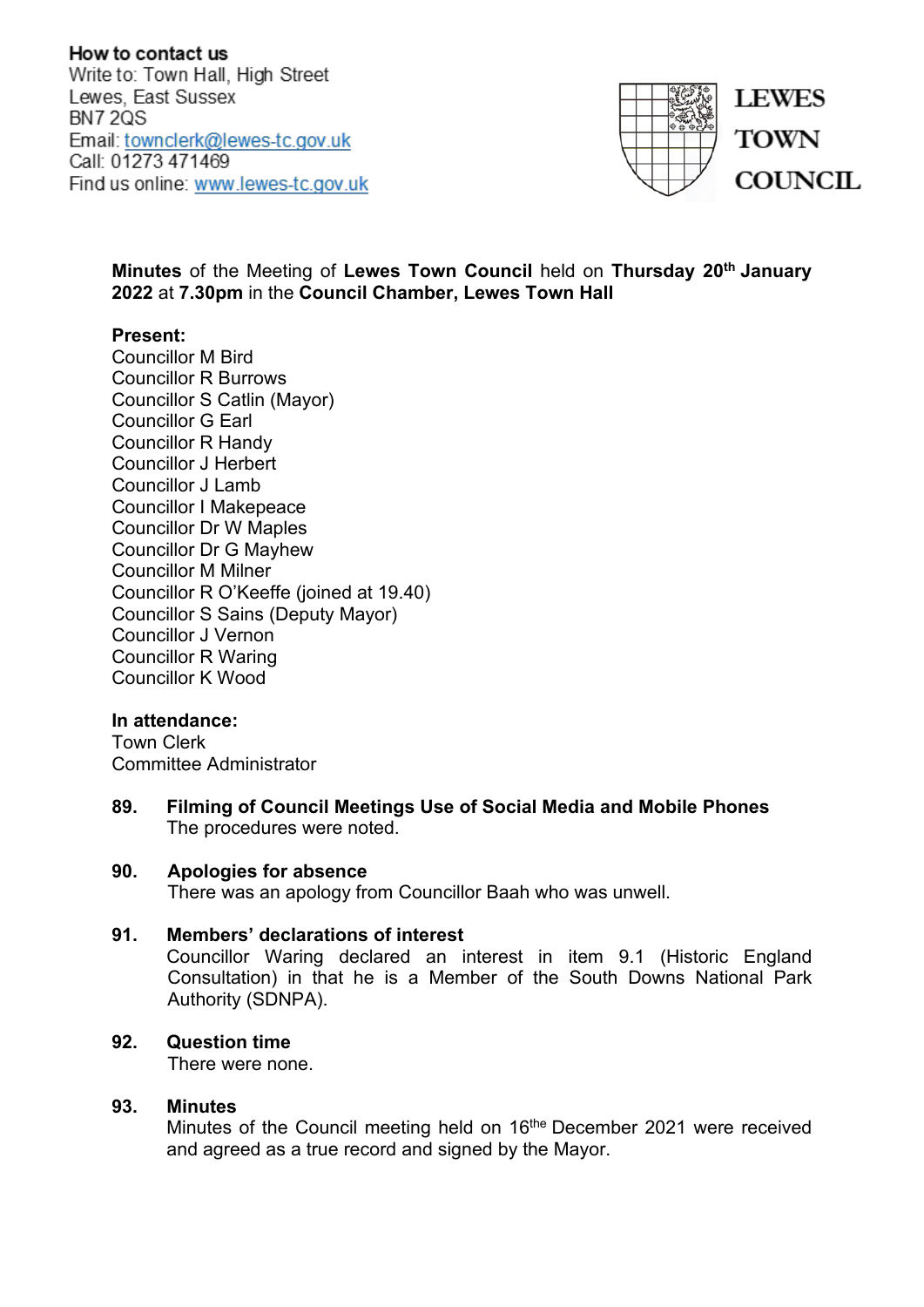# **94. Mayoral Announcements**

**94.1** The Mayor requested that Members keep comments succinct when debating items on the agenda during the meeting.

# **95. Committees, Working Parties & Outside Bodies**

**95.1 Buildings Working Party 10th January 2022** Council received the Minutes of this meeting, and **it was resolved that:**

### **The Minutes of the Buildings Working party are noted.**

**95.2 Finance Working Party 12th January 2022** Council received the Minutes of this meeting, and **it was resolved that:**

## **The Minutes of the Finance Working party are noted.**

# **96. Ban of use of Leaf Blowers**

- **96.1** Members considered a notice of motion (NOM012/2022) that Council promote banning the use of leaf blowers by operatives maintaining the Lewes public realm areas and to ask Lewes District Council (LDC) and East Sussex County Council (ESCC) to ban the use of all leaf blowers when new maintenance contracts were specified and local authorities focus on using environmentally friendly tools, procedures, equipment and methods that don't produce noise and pollution to clean or clear surface. A ban could not be officiated on members of the public.
- **96.2** LDC was already researching the use of leaf blowers and their contract review process was imminent. It was suggested that eradicating leaf blowers altogether would not be practical for larger Local Authorities, such as LDC and ESCC. In certain areas leaves needed to be moved for Health and Safety reasons, however in other areas, for biodiversity reasons, it was better that leaves were left in place for wildlife.

## **96.3 It was resolved that:**

**The Town Council write to LDC and ESCC welcoming their review and requesting that they reduce their use of all leaf blowers in the Lewes Public Realm when renewing their Grounds Maintenance Contracts and that Local Authorities focus on using environmentally friendly tools, procedures, equipment and methods that don't produce noise pollution to clean or clear surfaces.**

# **97. Officers Repots**

# **97.1 Historic England Consultation**

Members considered report FC018/2022, which summarised the consultation from Historic England (HE) regarding the application for a Certificate of Immunity for the Bus Station and Bus Garage which had been considered by the Planning Committee on Tuesday 11<sup>th</sup> January.

- **97.2** The Town Clerk clarified that Members were being asked to consider whether the Town Council should respond to the HE consultation.
- **97.3** The HE consultation is on the proposed certificate of immunity from Listing and whether a certificate of immunity should be given to the Generator Group for a) the Bus Station, and b) the Bus Garage.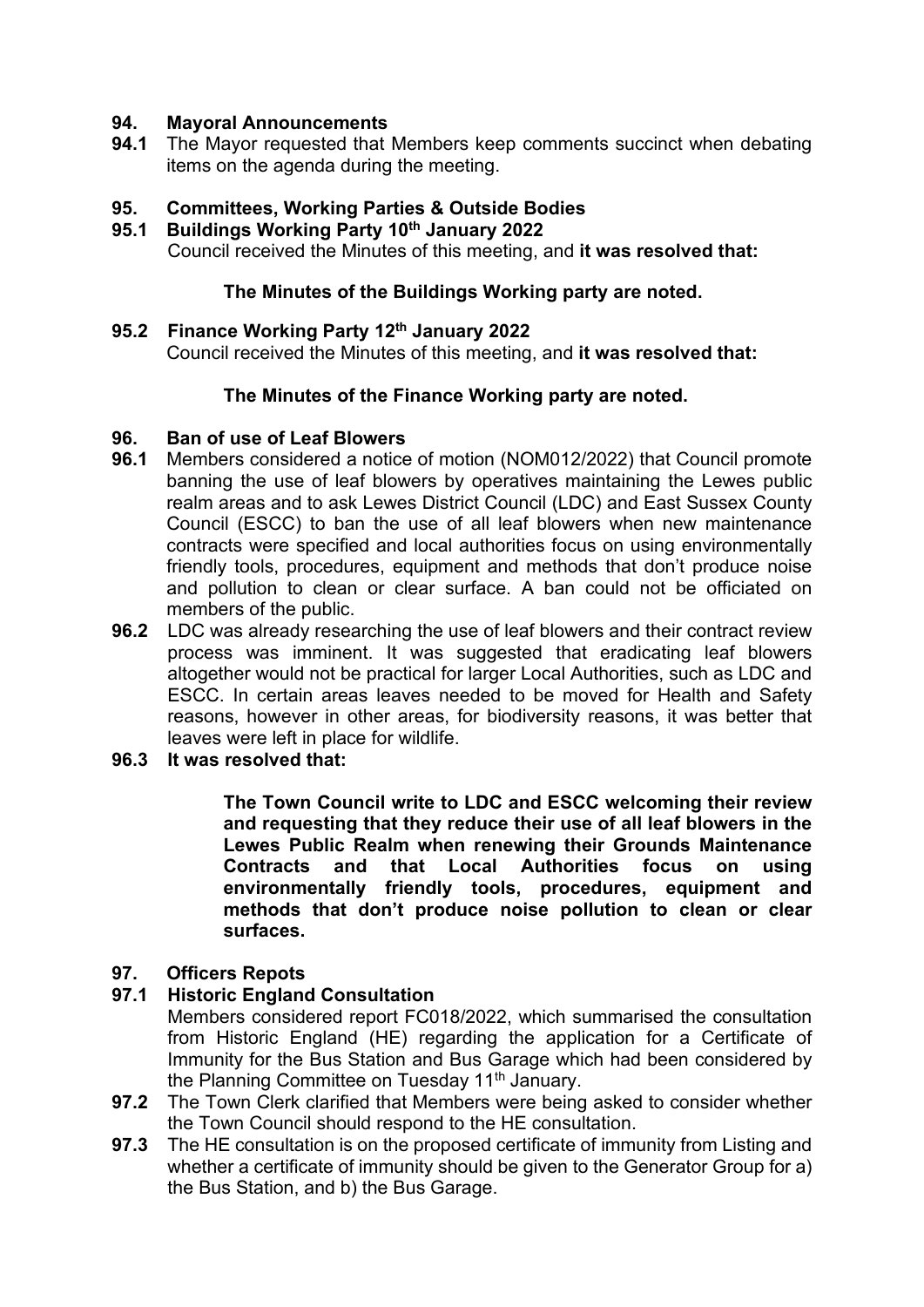- **97.4** The Lewes Neighbourhood Plan reflects the SDNPA decision which accepts that the site is allocated for development.
- **97.5** TC advised Members to consider potential consequences of HE listing and to decide whether to respond to the HE Consultation and if a response is given, what the response will be for the bus garage and the bus station.

## **97.6 It was resolved that:**

**Council agreed to respond to the consultation in support of a Certificate of Immunity for the bus garages.**

## **97.7 It was resolved that:**

**Council agreed to respond to the consultation objecting to a Certificate of Immunity for the bus station and concur with the reasons given by The Twentieth Century Society as to why the bus station should be listed.**

# **98. Town Hall Heating and Project Maintenance**

**98.1** Members considered report FC019/2022 the Town Hall Heating Project and Maintenance, following a review by the Buildings Working Party at its meeting on 10<sup>th</sup> January. The Town Clerk summarised the report which recommended a way forward for the project in two phases.

# **98.2 It was resolved that:**

- **1. The load monitoring work on the existing power supply is instructed immediately at a cost of £2,750**
- **2. Phase 1 urgent installation of replacement gas boilers is undertaken at an estimate of £132,000, plus an estimate of unknown associated costs of £33,000, an element of Contract Administrator work estimated at £5,000 and an element of the Mechanical and Electrical Consultant costs estimated at £8,000.**
- **3. Thermostatic Radiator Valves and flushing through all radiators as part of phase 1 at an estimate of £8,000 be fitted.**
- **4. An initial energy audit of the Town Hall will be undertaken by nominated Councillors with Officers, reporting back to the Buildings Working Party with a specification for a more comprehensive energy audit.**
- **5. The investigation of the Air Source Heat Pump as part of a hybrid heating system is deferred until energy audits and building surveys are completed.**
- **6. Exploration of Photovoltaic Panels is deferred until the energy audit and building survey is undertaken.**
- **7. A building survey is undertaken of the whole building to inform a long-term proactive maintenance program.**
- **8. The financial implications as outlined in the report had been noted.**

# **99. Draft Budget Report 2022 to 2023**

- **99.1** Members considered report FC020/2022 the proposed Full Council budget for 2022 to 2023 which the Town Clerk summarised.
- **99.2** The budget that was presented had been considered in detail by the Finance Working Party who agreed to recommend the draft budget to Council with a 3.79% increase in Band D.